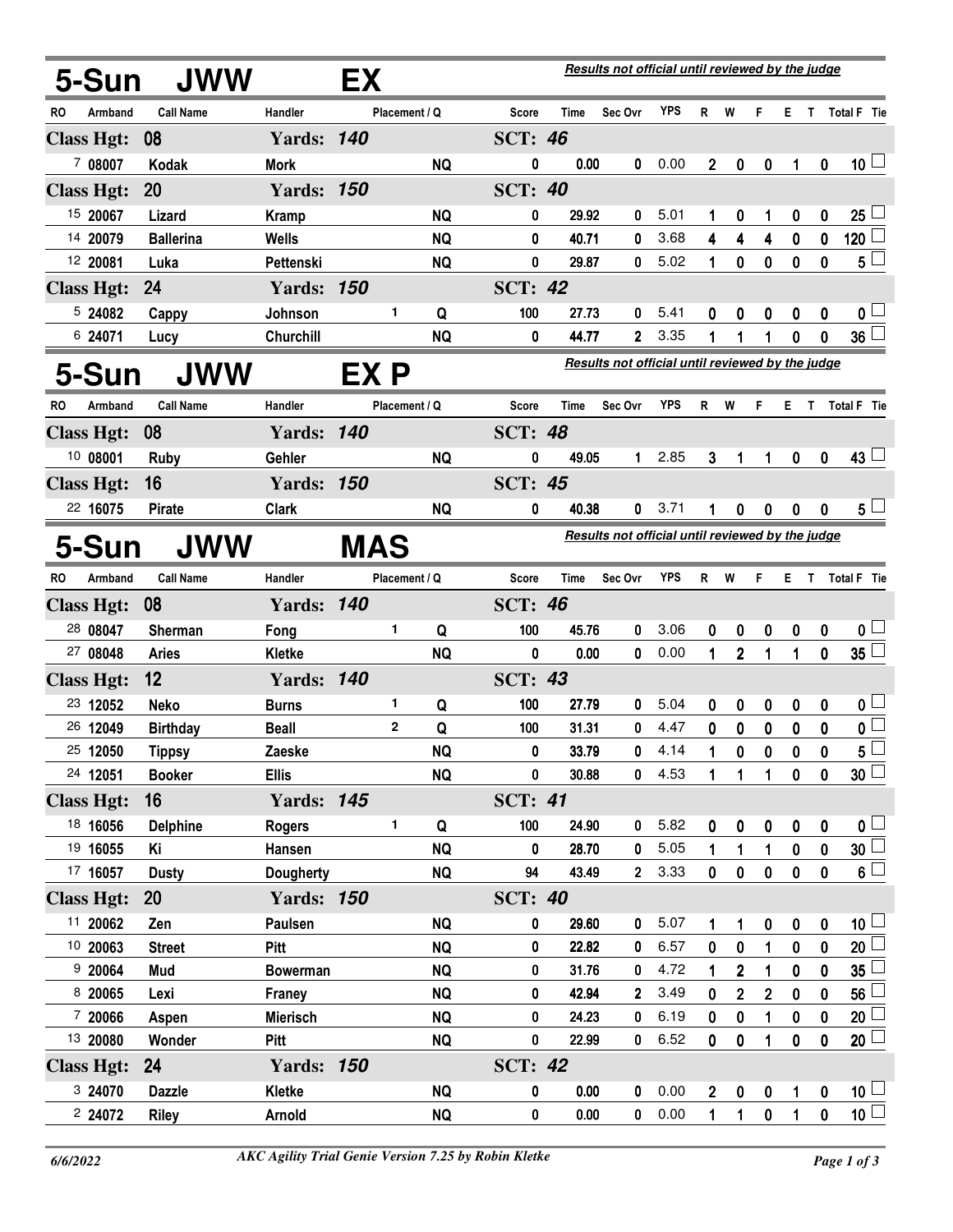|                     | 124073  | <b>Tobin</b>        | Zaeske            |  |                                                           | <b>NQ</b>  | 0                                                | 33.33       | 0                                                | 4.50       | 3           | $\overline{2}$   | $\mathbf 2$    | 0            | 0            | 65                      |
|---------------------|---------|---------------------|-------------------|--|-----------------------------------------------------------|------------|--------------------------------------------------|-------------|--------------------------------------------------|------------|-------------|------------------|----------------|--------------|--------------|-------------------------|
|                     | 4 24068 | <b>Token</b>        | <b>Stephens</b>   |  |                                                           | <b>ABS</b> | 0                                                | 0.00        | 0                                                | 0.00       | 0           | 0                | 0              | 0            | 0            | 0 <sub>0</sub>          |
| <b>JWW</b><br>5-Sun |         |                     |                   |  | <b>MAS P</b>                                              |            | Results not official until reviewed by the judge |             |                                                  |            |             |                  |                |              |              |                         |
| <b>RO</b>           | Armband | <b>Call Name</b>    | Handler           |  | Placement / Q                                             |            | Score                                            | <b>Time</b> | Sec Ovr                                          | YPS        | R           | W                | F              | Е            | T            | Total F Tie             |
| <b>Class Hgt:</b>   |         | 04                  | <b>Yards: 140</b> |  |                                                           |            | <b>SCT: 51</b>                                   |             |                                                  |            |             |                  |                |              |              |                         |
| 34 04029            |         | <b>Bunny</b>        | Fong              |  | 1                                                         | Q          | 100                                              | 44.82       | 0                                                | 3.12       | 0           | 0                | 0              | 0            | 0            | 0 <sub>1</sub>          |
| 35 04028            |         | Avana               | <b>Schuler</b>    |  |                                                           | <b>NQ</b>  | 0                                                | 58.60       | 7                                                | 2.39       | 1           | 0                | 0              | $\bf{0}$     | 0            | $26\lfloor$             |
| 33 04030            |         | Whimsy              | Kletke            |  |                                                           | <b>NQ</b>  | 0                                                | 0.00        | 0                                                | 0.00       | 0           | 1                | $\mathbf 0$    | 1            | $\mathbf{0}$ | $5\perp$                |
| <b>Class Hgt:</b>   |         | 08                  | <b>Yards: 140</b> |  |                                                           |            | <b>SCT: 48</b>                                   |             |                                                  |            |             |                  |                |              |              |                         |
| 29 08035            |         | <b>Agent Cooper</b> | <b>Beall</b>      |  | 1                                                         | Q          | 100                                              | 33.59       | 0                                                | 4.17       | 0           | 0                | 0              | 0            | 0            | 0 <sub>1</sub>          |
| 32 08031            |         | <b>Cruiser</b>      | Larson            |  | $\mathbf 2$                                               | Q          | 100                                              | 35.91       | 0                                                | 3.90       | 0           | 0                | 0              | 0            | 0            | $\mathbf{0}$            |
| 31 08032            |         | lan                 | Hostetler         |  |                                                           | <b>NQ</b>  | 0                                                | 44.40       | 0                                                | 3.15       | 1           | 1                | 0              | 0            | 0            | 10 $\lfloor$            |
| 30 08033            |         | <b>Chuckles</b>     | Johnson           |  |                                                           | <b>NQ</b>  | 0                                                | 56.48       | 8                                                | 2.48       | 4           | 1                | $\overline{2}$ | 0            | 0            | 89 <sup>1</sup>         |
| <b>Class Hgt:</b>   |         | 16                  | <b>Yards: 150</b> |  |                                                           |            | <b>SCT: 45</b>                                   |             |                                                  |            |             |                  |                |              |              |                         |
| 21 16038            |         | <b>Mynx</b>         | Kletke            |  | 1                                                         | Q          | 100                                              | 29.66       | 0                                                | 5.06       | 0           | 0                | 0              | 0            | 0            | 0 <sub>1</sub>          |
| 20 16039            |         | <b>Sunry</b>        | <b>Elzey</b>      |  | $\mathbf{2}$                                              | Q          | 100                                              | 39.28       | 0                                                | 3.82       | 0           | 0                | 0              | 0            | 0            | $\overline{\mathbf{0}}$ |
| <b>Class Hgt:</b>   |         | 20                  | <b>Yards: 150</b> |  |                                                           |            | <b>SCT: 47</b>                                   |             |                                                  |            |             |                  |                |              |              |                         |
| 16 20045            |         | <b>Blysse</b>       | <b>Stephens</b>   |  |                                                           | <b>ABS</b> | 0                                                | 0.00        | 0                                                | 0.00       | 0           | 0                | 0              | $\mathbf 0$  | 0            | 0 <sub>1</sub>          |
| <b>JWW</b><br>5-Sun |         |                     |                   |  | Results not official until reviewed by the judge<br>NOV A |            |                                                  |             |                                                  |            |             |                  |                |              |              |                         |
| RO                  | Armband | <b>Call Name</b>    | Handler           |  | Placement / Q                                             |            | Score                                            | Time        | Sec Ovr                                          | YPS        | R           | W                | F              | E.           | T            | Total F Tie             |
| <b>Class Hgt:</b>   |         | 08                  | <b>Yards: 113</b> |  |                                                           |            | <b>SCT: 49</b>                                   |             |                                                  |            |             |                  |                |              |              |                         |
|                     | 6 08025 | Groucho             | <b>Becker</b>     |  |                                                           | <b>NQ</b>  | 0                                                | 0.00        | 0                                                | 0.00       | 1           | 1                | 0              | 1            | 0            | 10 <sup>1</sup>         |
| <b>Class Hgt:</b>   |         | <b>20</b>           | <b>Yards: 117</b> |  |                                                           |            | <b>SCT: 39</b>                                   |             |                                                  |            |             |                  |                |              |              |                         |
|                     | 2 20027 | <b>Rook</b>         | <b>Tait</b>       |  |                                                           | <b>NQ</b>  | 0                                                | 0.00        | 0                                                | 0.00       | 1           | 1                | 0              | 1            | $\mathbf 0$  | 10 <sup>1</sup>         |
| 5-Sun<br>JWW        |         |                     |                   |  | <b>NOV</b>                                                | B          | Results not official until reviewed by the judge |             |                                                  |            |             |                  |                |              |              |                         |
| RO                  | Armband | <b>Call Name</b>    | Handler           |  | Placement / Q                                             |            | Score                                            | Time        | Sec Ovr                                          | <b>YPS</b> | R           | W                | F              | Е            |              | T Total F Tie           |
| <b>Class Hgt:</b>   |         | 12                  | <b>Yards: 113</b> |  |                                                           |            | <b>SCT: 45</b>                                   |             |                                                  |            |             |                  |                |              |              |                         |
|                     | 5 12019 | Kaos                | Paulsen           |  | 1                                                         | Q          | 100                                              | 22.46       |                                                  | 0 5.03     | $\mathbf 0$ | $\mathbf 0$      | $\mathbf{0}$   | $\mathbf{0}$ | $\mathbf 0$  | 0 <sub>1</sub>          |
| <b>Class Hgt:</b>   |         | 16                  | <b>Yards: 115</b> |  |                                                           |            | <b>SCT: 42</b>                                   |             |                                                  |            |             |                  |                |              |              |                         |
|                     | 3,16020 | Quinn               | <b>Dougherty</b>  |  |                                                           | <b>NQ</b>  | 0                                                | 26.75       | $\mathbf 0$                                      | 4.30       | $2^{\circ}$ | 1                | $\mathbf{1}$   | $\mathbf 0$  | $\mathbf 0$  | $35\perp$               |
| <b>Class Hgt:</b>   |         | <b>20</b>           | <b>Yards: 117</b> |  |                                                           |            | <b>SCT: 39</b>                                   |             |                                                  |            |             |                  |                |              |              |                         |
|                     |         |                     |                   |  |                                                           |            |                                                  |             |                                                  | 0 0.00     |             |                  |                |              |              | $25 -$                  |
|                     |         |                     | Pitt              |  |                                                           | <b>NQ</b>  | 0                                                | 0.00        |                                                  |            | 1           | $\mathbf 0$      |                | $\mathbf{1}$ | $\mathbf 0$  |                         |
|                     | 120022  | <b>Cricket</b>      |                   |  |                                                           |            |                                                  |             | Results not official until reviewed by the judge |            |             |                  | $\mathbf 1$    |              |              |                         |
|                     | 5-Sun   | <b>JWW</b>          |                   |  | NOV P                                                     |            |                                                  |             |                                                  |            |             |                  |                |              |              |                         |
| RO                  | Armband | <b>Call Name</b>    | Handler           |  | Placement / Q                                             |            | Score                                            | Time        | Sec Ovr                                          | <b>YPS</b> | R           | W                | F              | Е.           | T            |                         |
| <b>Class Hgt:</b>   |         | 08                  | <b>Yards: 113</b> |  |                                                           |            | <b>SCT: 50</b>                                   |             |                                                  |            |             |                  |                |              |              | Total F Tie             |
|                     | 7 08014 | Crystal             | Gehler            |  |                                                           | <b>ABS</b> | 0                                                | 0.00        | $\mathbf{0}$                                     | 0.00       | $\mathbf 0$ | $\boldsymbol{0}$ | $\pmb{0}$      | $\bf{0}$     | $\bf{0}$     | 0 <sub>1</sub>          |
| <b>Class Hgt:</b>   |         | 16                  | <b>Yards: 117</b> |  |                                                           |            | <b>SCT: 44</b>                                   |             |                                                  |            |             |                  |                |              |              |                         |